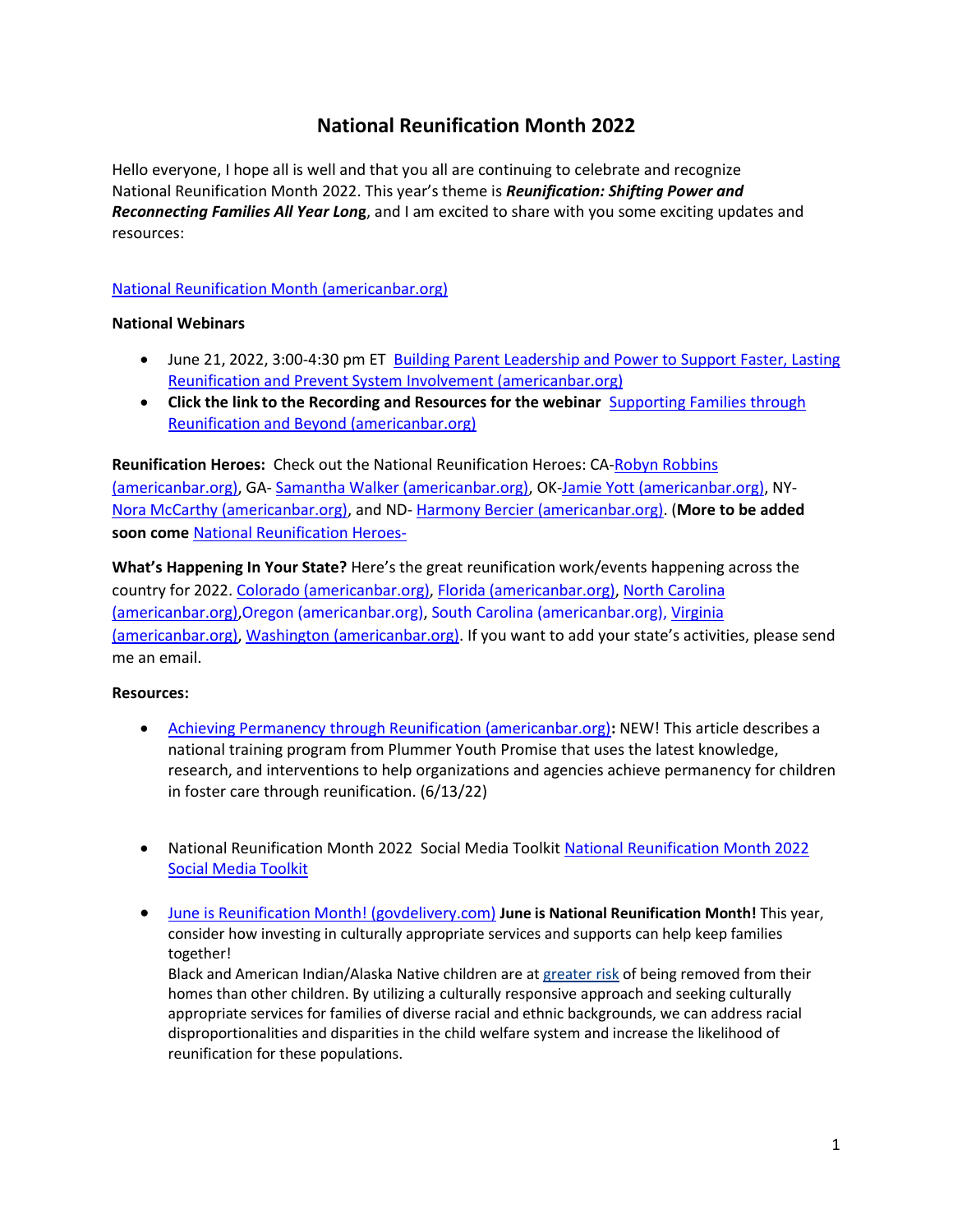**Find strategies, tips, and tools to better engage children and families** in thi[s resource collection](https://gcc02.safelinks.protection.outlook.com/?url=https%3A%2F%2Flnks.gd%2Fl%2FeyJhbGciOiJIUzI1NiJ9.eyJidWxsZXRpbl9saW5rX2lkIjoxMDQsInVyaSI6ImJwMjpjbGljayIsImJ1bGxldGluX2lkIjoiMjAyMjA2MDEuNTg3MzIxNDEiLCJ1cmwiOiJodHRwczovL3d3dy5jaGlsZHdlbGZhcmUuZ292L3RvcGljcy9wZXJtYW5lbmN5L3JldW5pZmljYXRpb24vP3V0bV9tZWRpdW09ZW1haWwmdXRtX3NvdXJjZT1yZXVuaWZ5bW9udGhDQjA2MDEyMiJ9.D5zBFTOgw3wGp_e1DknLGpI5kDXRzFJwF9Lue1q9-uo%2Fs%2F1100943109%2Fbr%2F132205024817-l&data=05%7C01%7CScott.Trowbridge%40acf.hhs.gov%7Caddeb422188c4013282c08da43d58ce7%7Cd58addea50534a808499ba4d944910df%7C0%7C0%7C637896881882240654%7CUnknown%7CTWFpbGZsb3d8eyJWIjoiMC4wLjAwMDAiLCJQIjoiV2luMzIiLCJBTiI6Ik1haWwiLCJXVCI6Mn0%3D%7C3000%7C%7C%7C&sdata=nhwf9PGXEleTl1ed5HcexvQjq1jw67MSZT%2BFA8AJiyk%3D&reserved=0) on reunifying families, and explore tools o[n cultural responsiveness](https://gcc02.safelinks.protection.outlook.com/?url=https%3A%2F%2Flnks.gd%2Fl%2FeyJhbGciOiJIUzI1NiJ9.eyJidWxsZXRpbl9saW5rX2lkIjoxMDUsInVyaSI6ImJwMjpjbGljayIsImJ1bGxldGluX2lkIjoiMjAyMjA2MDEuNTg3MzIxNDEiLCJ1cmwiOiJodHRwczovL3d3dy5jaGlsZHdlbGZhcmUuZ292L3RvcGljcy9zeXN0ZW13aWRlL2N1bHR1cmFsL291dG9maG9tZS8_dXRtX21lZGl1bT1lbWFpbCZ1dG1fc291cmNlPXJldW5pZnltb250aENCMDYwMTIyIn0.zOvFDpLbrg0m5pkmKQnUxsLnJIJITHkqlGuNTJnoX5A%2Fs%2F1100943109%2Fbr%2F132205024817-l&data=05%7C01%7CScott.Trowbridge%40acf.hhs.gov%7Caddeb422188c4013282c08da43d58ce7%7Cd58addea50534a808499ba4d944910df%7C0%7C0%7C637896881882240654%7CUnknown%7CTWFpbGZsb3d8eyJWIjoiMC4wLjAwMDAiLCJQIjoiV2luMzIiLCJBTiI6Ik1haWwiLCJXVCI6Mn0%3D%7C3000%7C%7C%7C&sdata=NT0GyVdnJRPoSZxSOUC%2BQyOmciu6m9Ui6XWwIVD7x6s%3D&reserved=0) to make addressin[g racial equity](https://gcc02.safelinks.protection.outlook.com/?url=https%3A%2F%2Flnks.gd%2Fl%2FeyJhbGciOiJIUzI1NiJ9.eyJidWxsZXRpbl9saW5rX2lkIjoxMDYsInVyaSI6ImJwMjpjbGljayIsImJ1bGxldGluX2lkIjoiMjAyMjA2MDEuNTg3MzIxNDEiLCJ1cmwiOiJodHRwczovL3d3dy5jaGlsZHdlbGZhcmUuZ292L3RvcGljcy9zeXN0ZW13aWRlL2RpdmVyc2UtcG9wdWxhdGlvbnMvP3V0bV9tZWRpdW09ZW1haWwmdXRtX3NvdXJjZT1yZXVuaWZ5bW9udGhDQjA2MDEyMiJ9.7rNGZeyXwTrLL8Eyu-HfgHqvDokr08TwahwbgSAaU2g%2Fs%2F1100943109%2Fbr%2F132205024817-l&data=05%7C01%7CScott.Trowbridge%40acf.hhs.gov%7Caddeb422188c4013282c08da43d58ce7%7Cd58addea50534a808499ba4d944910df%7C0%7C0%7C637896881882240654%7CUnknown%7CTWFpbGZsb3d8eyJWIjoiMC4wLjAwMDAiLCJQIjoiV2luMzIiLCJBTiI6Ik1haWwiLCJXVCI6Mn0%3D%7C3000%7C%7C%7C&sdata=bRNJYN%2FGlxGgzTrAe8GyiCPPY0MMY%2FFPXfeO3c%2BrK7E%3D&reserved=0) a priority in your practice

# **Reunification Videos & Stories**

Jamall and Jennifer's Story - [National Reunification Month 2022 -](https://www.youtube.com/watch?v=0SDACqQC0o0) YouTube

Catherine's Story - [National Reunification Month 2022 -](https://www.youtube.com/watch?v=rXGnZtmuwmA) YouTube

[Teen Reunites with Long-Lost Mother](https://www.connectourkids.org/blog/teen-reunites-with-long-lost-mom-aunt) & Aunt: Based in Virginia, Connect Our Kids helps reunite families all across the country. In this story, a Wendy's Wonderful Kids® (WWK) recruiter from the Ohio Department of Jobs and Family Services used Connect Our Kids tools to reunite a Haley back to her former basketball coach. This coach has since adopted Haley.

[Teen Boy Reunites with His Long-Lost Mother \(connectourkids.org\)](https://www.connectourkids.org/blog/teen-boy-reunites-with-his-long-lost-mother)

[Abby's Story](https://www.connectourkids.org/blog/abbys-story) In this Connect Our Kids story, Ryan, a teenager who spent many years in foster care, is reunited with his long-lost mother thanks to a Wendy's Wonderful Kids® (WWK) recruiter from the Ohio Department of Jobs and Family Services diligent search using Connect Our Kids technology.

## **A Blast from the Past**

- **Reunification Podcast:** The Children's Bureau recorded a [podcast about reunification](https://www.childwelfare.gov/more-tools-resources/podcast/episode-64/) featuring Mimi Laver, Scott Trowbridge, and Chauncey Strong. Listeners will hear a conversation focusing on the current reality of reunification across our public child welfare system.
- [Building Partnerships Between Parents and Caregivers Webinar \(americanbar.org\):](https://www.americanbar.org/groups/public_interest/child_law/project-areas/parentrepresentation/building-partnerships-between-parents-and-caregivers-webinar/) A Community-Based Multidisciplinary Approach to Strengthening Families: NEW! In this webinar, Birth Parent National Network leaders and lawyers who work as part of interdisciplinary legal representation teams shared: new Birth and Foster Parent Partnership Tools, the importance of parents and caregivers working together to achieve positive outcomes for children, and how the legal team can support the relationships between parents and caregivers.
- •
- **Sibling Connection[s On the Road to Reunification: Experiencing Foster Care with My Sister by](https://www.americanbar.org/content/dam/aba/administrative/child_law/road-to-reunification-story.pdf)  [My Side:](https://www.americanbar.org/content/dam/aba/administrative/child_law/road-to-reunification-story.pdf)** D'Artagnan Caliman shares his journey through foster care to getting his MSW and being a national resource for other families. His enduring connections to his sister, mother, and others resonated with the team.

That's it for now but stay tuned for additional reunification updates soon! Until then, let's remember our theme this year, and let's keep celebrating Reunifications-- *Reunification:Shifting Power and Reconnecting Families All Year Lon***g!**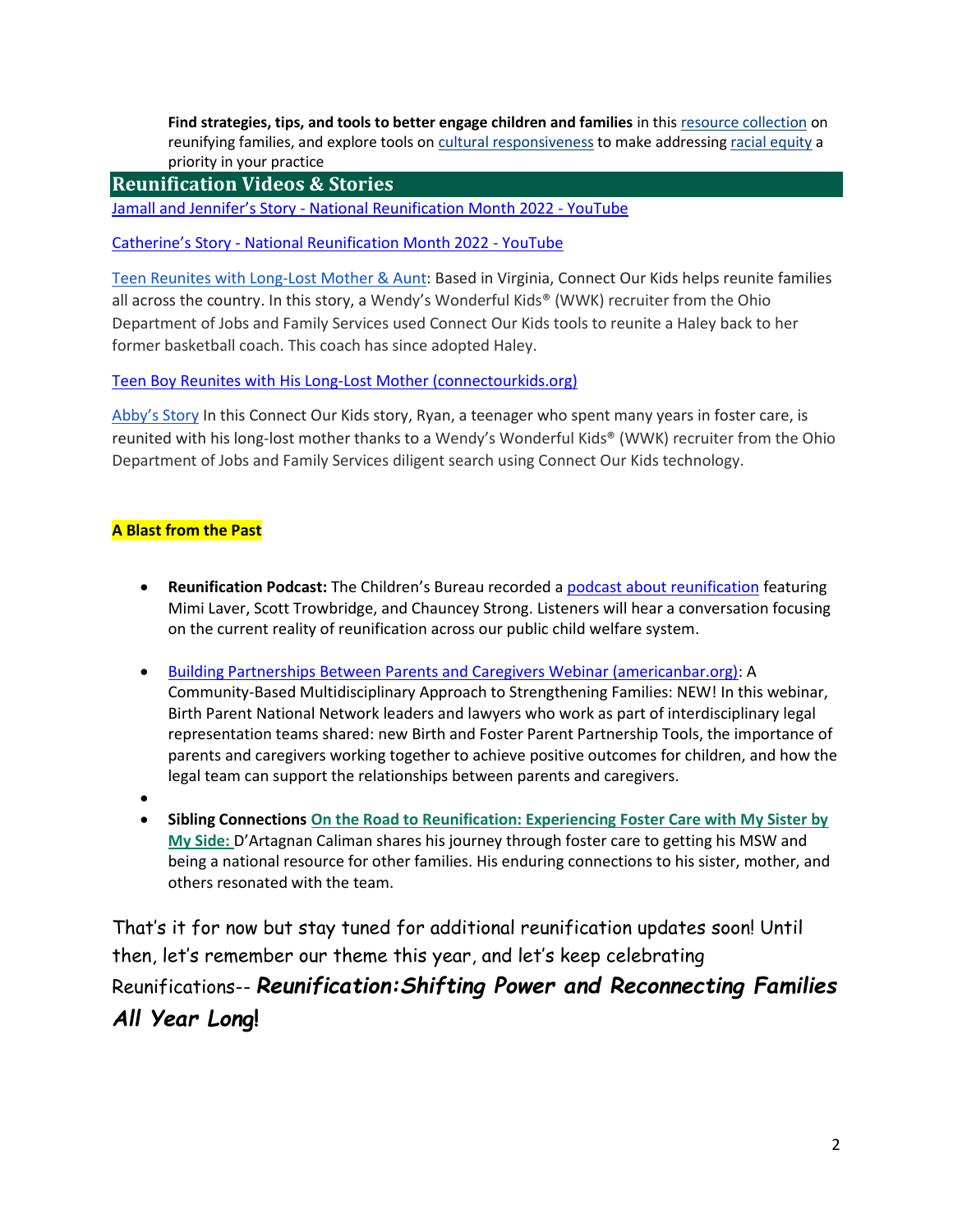### **National Reunification Month 2022**

**From:** chaunceystrong78@gmail.com <chaunceystrong78@gmail.com> **Sent:** Thursday, May 26, 2022 10:42 AM **To:** chaunceystrong78@gmail.com **Cc:** 'Mimi Laver' <Mimi.Laver@americanbar.org>; 'Felicea Robinson' <Felicea.Robinson@americanbar.org> **Subject:** National Reunification Month 2022-Updates

Hello everyone, I hope all is well. It's only a few days away before we celebrate National Reunification Month 2022. This year's theme is *Reunification: Shifting Power and Reconnecting Families All Year Long,* and I am excited to share with you a few updates:

National Reunification Month Website: [National Reunification Month \(americanbar.org\)](https://www.americanbar.org/groups/public_interest/child_law/project-areas/national-reunification-month/#:~:text=National%20Reunification%20Month%20Celebrated%20in%20June%20each%20year%2C,who%20are%20passionate%20about%20helping%20families%20stay%20together.)

# **Webinars**

# **Webinar 1: Supporting Families through Reunification and Beyond**

June 9, 2-3 pm ET. This webinar, hosted by Georgia and Oregon's Reunification Program Managers, will explore four key areas that support successful and lasting reunification: Family Team Meetings (Building a Team), Conditions for Return, Discharge Planning/Post-Reunification Supports, and Case Worker/Family Relationships. Click the link to learn more and register. [Supporting Families through Reunification and Beyond \(americanbar.org\)](https://www.americanbar.org/groups/public_interest/child_law/project-areas/national-reunification-month/webinars/)

# **Webinar 2: Building Parent Leadership and Power to Support Faster, Lasting Reunification and Prevent System Involvement**

Tuesday, June 21, 3-4:30 pm ET. This webinar, hosted by Rise, a NYC advocacy organization, will introduce the Rise CORE Program, which equips Parent Advocates to help parents navigate the system and equip them with skills, tools, and resources to reunify quickly and avoid re-entering the system. Click the link to learn more and register. Building [Parent Leadership and Power to Support Faster, Lasting Reunification and Prevent System](https://www.americanbar.org/groups/public_interest/child_law/project-areas/national-reunification-month/reunification-month-webinar-2/)  [Involvement \(americanbar.org\)](https://www.americanbar.org/groups/public_interest/child_law/project-areas/national-reunification-month/reunification-month-webinar-2/)

In addition to these excellent webinars, the Reunification Heroes will be celebrated soon on the ABA website. Stay tuned!!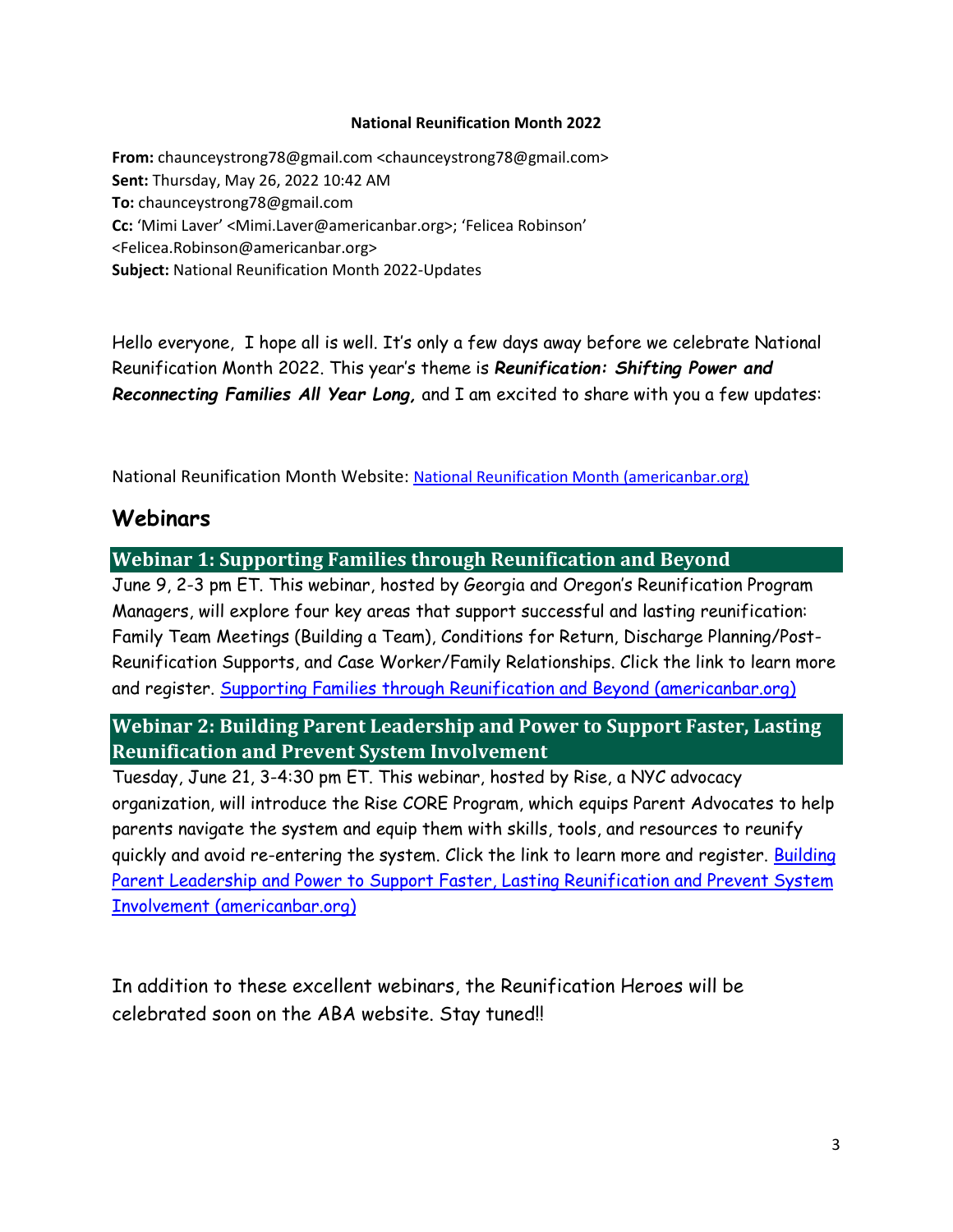We are also looking for great Reunification resources and to know what each state is doing to recognize Reunification Month. We hope that you share your reunification activities, trainings, and resources so that we can post them on the ABA website. We have a few this year that will be shared shortly, but we welcome more. *Here are a few examples from 2021. What's happening in your state? [Oregon \(americanbar.org\),](https://www.americanbar.org/groups/public_interest/child_law/project-areas/national-reunification-month/oregon/) [Georgia,](https://www.americanbar.org/groups/public_interest/child_law/project-areas/national-reunification-month/georgia/) [Virginia,](https://www.americanbar.org/groups/public_interest/child_law/project-areas/national-reunification-month/virginia/) [Nevada \(americanbar.org\)](https://www.americanbar.org/groups/public_interest/child_law/project-areas/national-reunification-month/nevada/) [Hawaii \(americanbar.org\),](https://www.americanbar.org/groups/public_interest/child_law/project-areas/national-reunification-month/hawaii/?q=&fq=(id%3A%5C%2Fcontent%2Faba-cms-dotorg%2Fen%2Fgroups%2Fpublic_interest%2Fchild_law%2F*)&wt=json&start=0) [Maryland.](https://www.americanbar.org/groups/public_interest/child_law/project-areas/national-reunification-month/maryland/)* We would love to have your 2022 updates.

I am looking forward to celebrating the National Reunification month with you!

Please let me know if you have any questions.

Chauncey

Chauncey Strong, MSW

**Executive Director**

Strong Training and Consulting, LLC

*Building Strong Families Together!*

(804) 338-3071

[https://strongfamilytraining.com](https://gcc02.safelinks.protection.outlook.com/?url=https%3A%2F%2Fstrongfamilytraining.com%2F&data=04%7C01%7CSamantha.Walker%40dhs.ga.gov%7C63ada1b830e1413fd43708d8da6990f9%7C512da10d071b4b948abc9ec4044d1516%7C0%7C0%7C637499494225255279%7CUnknown%7CTWFpbGZsb3d8eyJWIjoiMC4wLjAwMDAiLCJQIjoiV2luMzIiLCJBTiI6Ik1haWwiLCJXVCI6Mn0%3D%7C1000&sdata=W%2FsM6HpYpxXI%2FyEEu4w2zu4ONfpoILQg9LhRpiRPWWc%3D&reserved=0)

[National Reunification Month](https://www.americanbar.org/groups/public_interest/child_law/project-areas/national-reunification-month/) 



**From:** [chaunceystrong78@gmail.com](mailto:chaunceystrong78@gmail.com) [<chaunceystrong78@gmail.com>](mailto:chaunceystrong78@gmail.com) **Sent:** Tuesday, April 12, 2022 4:47 PM **To:** [chaunceystrong78@gmail.com](mailto:chaunceystrong78@gmail.com) **Cc:** [mimi.laver@americanbar.org](mailto:mimi.laver@americanbar.org) **Subject:** National Reunification Month 2022- Nominate a Reunification Hero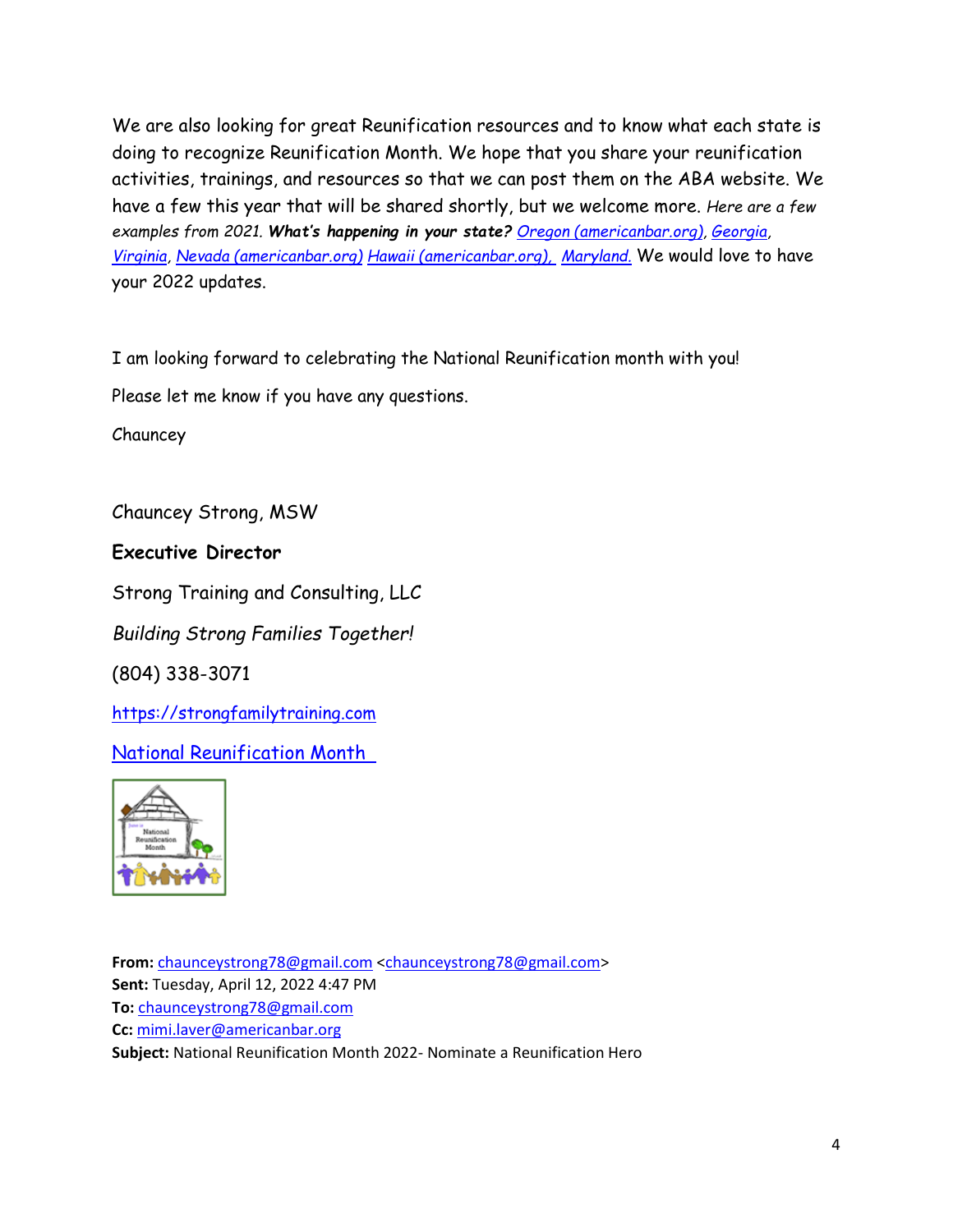Hello Colleagues,

National Reunification Month is celebrated in June and acknowledges the people and efforts across the country that help families involved in the child welfare system reunite. This year's theme is *Reunification: Shifting Power and Reconnecting Families All Year Long.*

As we prepare to celebrate this year, if you are inspired by someone who you think of as a National Reunification Hero, please take the opportunity to nominate them. Nominations are being accepted on the **American Bar Association Reunification Website**. The nominations are open through May 6, 2022, and the heroes will be recognized in June. <https://www.surveymonkey.com/r/ReunficationHero>

Also, we hope that every state will acknowledge families who reunified this year and the professionals who assisted them. Please share your reunification activities, training, resources, and other information happening in your state, and we will post them on the website.

We are planning two Reunification webinars in June, and I will share more information as it becomes available. Please feel free to share this email broadly with your peers.

Thanks

**Chauncey** 



Chauncey Strong, MSW **Executive Director** Strong Training and Consulting, LLC *Building Strong Families Together!* (804) 338-3071 <https://strongfamilytraining.com/>

**National Reunification Month 2021**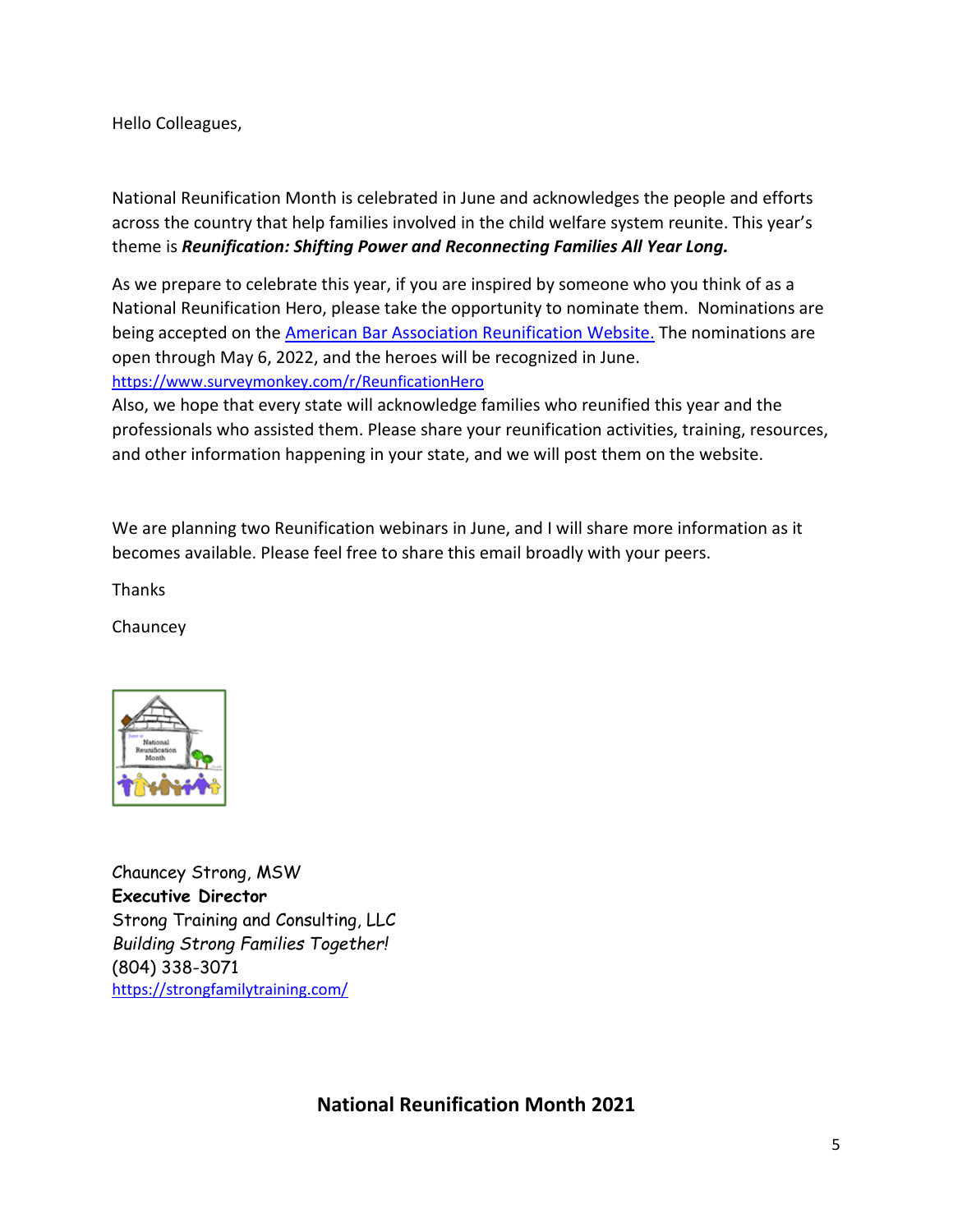### **All in for Reunification 2021**

NEW! A webinar for foster care managers about Reunification Month to get them interested in honoring families in their states, and professionals who assisted them, throughout the year. This year's theme is "All in for Reunification 2021" and the goal is for every state to participate this year. Held March 25, 2021. 6/1/21[. All in for Reunification 2021 -](https://www.youtube.com/watch?v=aIa0SgUF6jE) YouTube

National Reunification Month is celebrated in June and acknowledges the people and efforts around the country that help families to stay together. I am always excited to support and promote national and local efforts to recognize Reunification Month.

The theme this year is **All In For Reunification 2021**!! The Planning Committee and I hope every state and will acknowledge families who reunified this year and the professionals who assisted them. Share your reunification activities, and we will post them on the [National Reunification Month website.](https://www.americanbar.org/groups/public_interest/child_law/project-areas/national-reunification-month/)

Thank you to the planning committee members, Mimi Laver, ABA, Scott Trowbridge, Children's Bureau, Tracy Serdjenian and Keyna Franklin, Rise, Britt Cloudsdale AdoptUSKids, Jennifer Marcelli, Capacity Building Center for States, Marla Galvan, Information Gateway, and Taffy Compain, Children's Bureau. I am always very appreciative of your continued dedication and being champions for Reunification!!

Below, I have listed highlighted some of the [National Reunification Month website.](https://www.americanbar.org/groups/public_interest/child_law/project-areas/national-reunification-month/) Throughout the month, we will post additional resources as we receive them about reunification and, most importantly, share the stories of this year's Reunification Heroes. If you have additional information you would like to share, please let us know. Then feel free to share this email broadly, and let's go **All In For Reunification 2021!!**

## **[National Reunification Month Website](https://www.americanbar.org/groups/public_interest/child_law/project-areas/national-reunification-month/)**

## **This year the site features:**

- 1. **Reunification Heroes:** [Erin Thomas, our first 2021 Reunification Hero.](https://www.americanbar.org/content/dam/aba/administrative/child_law/erin-thomas-hero.pdf) (The site will be updated throughout the month and more Reunification Heroes will be added, please check back periodically). [National Reunification Month \(americanbar.org\)](https://www.americanbar.org/groups/public_interest/child_law/project-areas/national-reunification-month/)
- 2. **Reunification Podcast:** The Children's Bureau recorded a [podcast about reunification](https://www.childwelfare.gov/more-tools-resources/podcast/episode-64/) featuring Mimi Laver, Scott Trowbridge, and Chauncey Strong. Listeners will hear a conversation focusing on the current reality of reunification across our public child welfare system.
- 3. **National Reunification Month Event: Preserving Families and Creating Connections:** Join us on **Wednesday, June 30, 2021, from 1:30 to 3 p.m. Eastern** for the virtual event "**[Preserving](https://lnks.gd/l/eyJhbGciOiJIUzI1NiJ9.eyJidWxsZXRpbl9saW5rX2lkIjoxMDUsInVyaSI6ImJwMjpjbGljayIsImJ1bGxldGluX2lkIjoiMjAyMTA2MDcuNDE1Nzc2NDEiLCJ1cmwiOiJodHRwczovL2NhcGFjaXR5YnVpbGRpbmcuYWRvYmVjb25uZWN0LmNvbS9ucm1fMjAyMWV2ZW50L2V2ZW50L3JlZ2lzdHJhdGlvbi5odG1sP3V0bV9tZWRpdW09ZW1haWwmdXRtX3NvdXJjZT1yZXVuaWZpY2F0aW9ucmEwNjA3MjEifQ.22AYsw5X3VLd6TkL_r4FGEte1L0qJ_s07tefWw65vq4/s/948067031/br/107536071048-l)  [Families and Creating Connections](https://lnks.gd/l/eyJhbGciOiJIUzI1NiJ9.eyJidWxsZXRpbl9saW5rX2lkIjoxMDUsInVyaSI6ImJwMjpjbGljayIsImJ1bGxldGluX2lkIjoiMjAyMTA2MDcuNDE1Nzc2NDEiLCJ1cmwiOiJodHRwczovL2NhcGFjaXR5YnVpbGRpbmcuYWRvYmVjb25uZWN0LmNvbS9ucm1fMjAyMWV2ZW50L2V2ZW50L3JlZ2lzdHJhdGlvbi5odG1sP3V0bV9tZWRpdW09ZW1haWwmdXRtX3NvdXJjZT1yZXVuaWZpY2F0aW9ucmEwNjA3MjEifQ.22AYsw5X3VLd6TkL_r4FGEte1L0qJ_s07tefWw65vq4/s/948067031/br/107536071048-l)**." Participants will learn about the Family Connections Program in Washington State. **[Register Now!](https://lnks.gd/l/eyJhbGciOiJIUzI1NiJ9.eyJidWxsZXRpbl9saW5rX2lkIjoxMDYsInVyaSI6ImJwMjpjbGljayIsImJ1bGxldGluX2lkIjoiMjAyMTA2MDcuNDE1Nzc2NDEiLCJ1cmwiOiJodHRwczovL2NhcGFjaXR5YnVpbGRpbmcuYWRvYmVjb25uZWN0LmNvbS9ucm1fMjAyMWV2ZW50L2V2ZW50L3JlZ2lzdHJhdGlvbi5odG1sP3V0bV9tZWRpdW09ZW1haWwmdXRtX3NvdXJjZT1yZXVuaWZpY2F0aW9ucmEwNjA3MjEifQ.ytDk42SkhJkJgJLX81w77STVXszY8ONLu7i6WpyBK4k/s/948067031/br/107536071048-l) Questions?** Contact Chris King, [chris.king@icf.com](mailto:chris.king@icf.com)